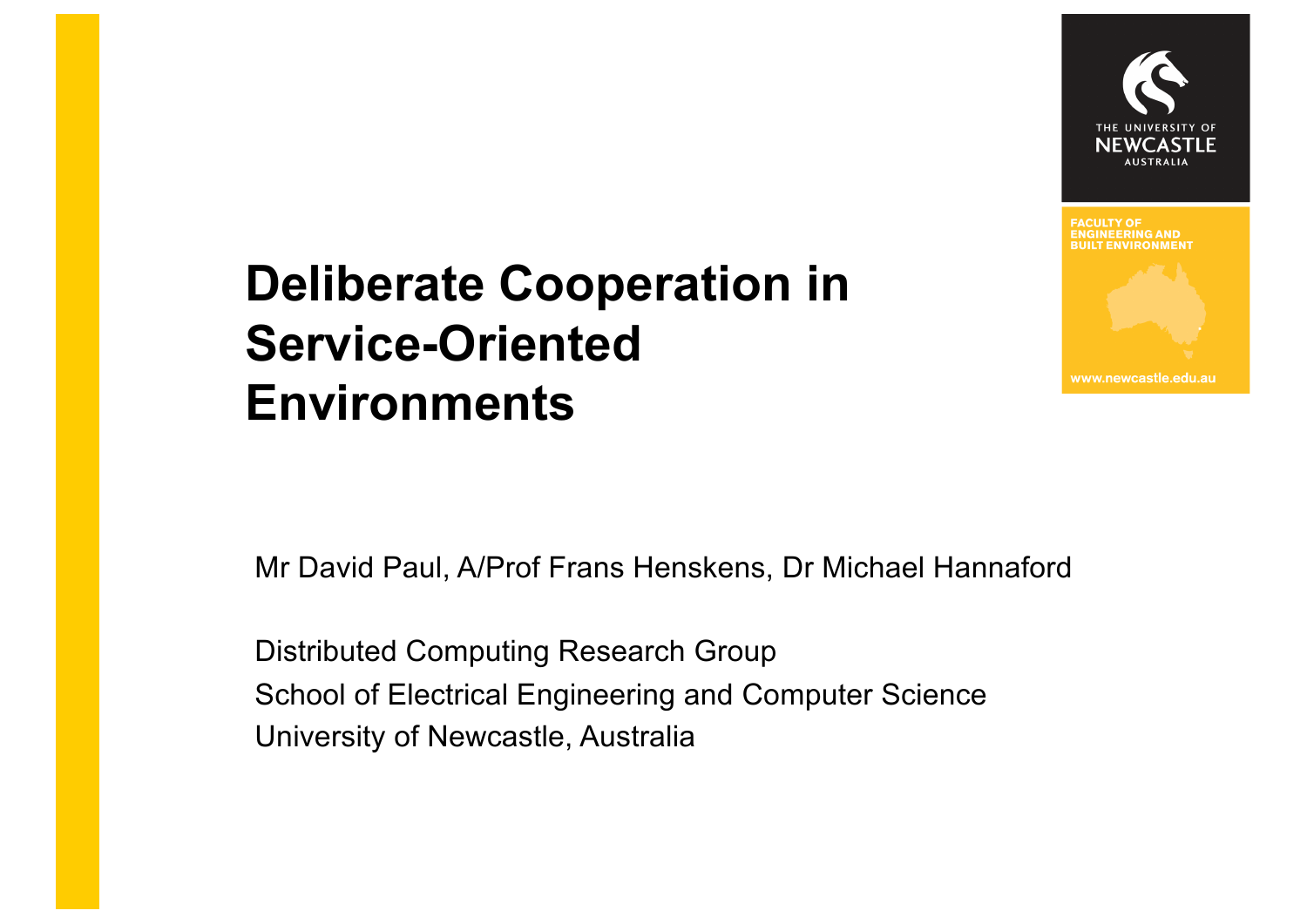# **Cooperation**

•Humans need to specialise

•People from different specialisations need to work together

•Cooperation is the process of working towards a common goal

- •Accidental cooperation
- •Forced cooperation
- •Deliberate cooperation

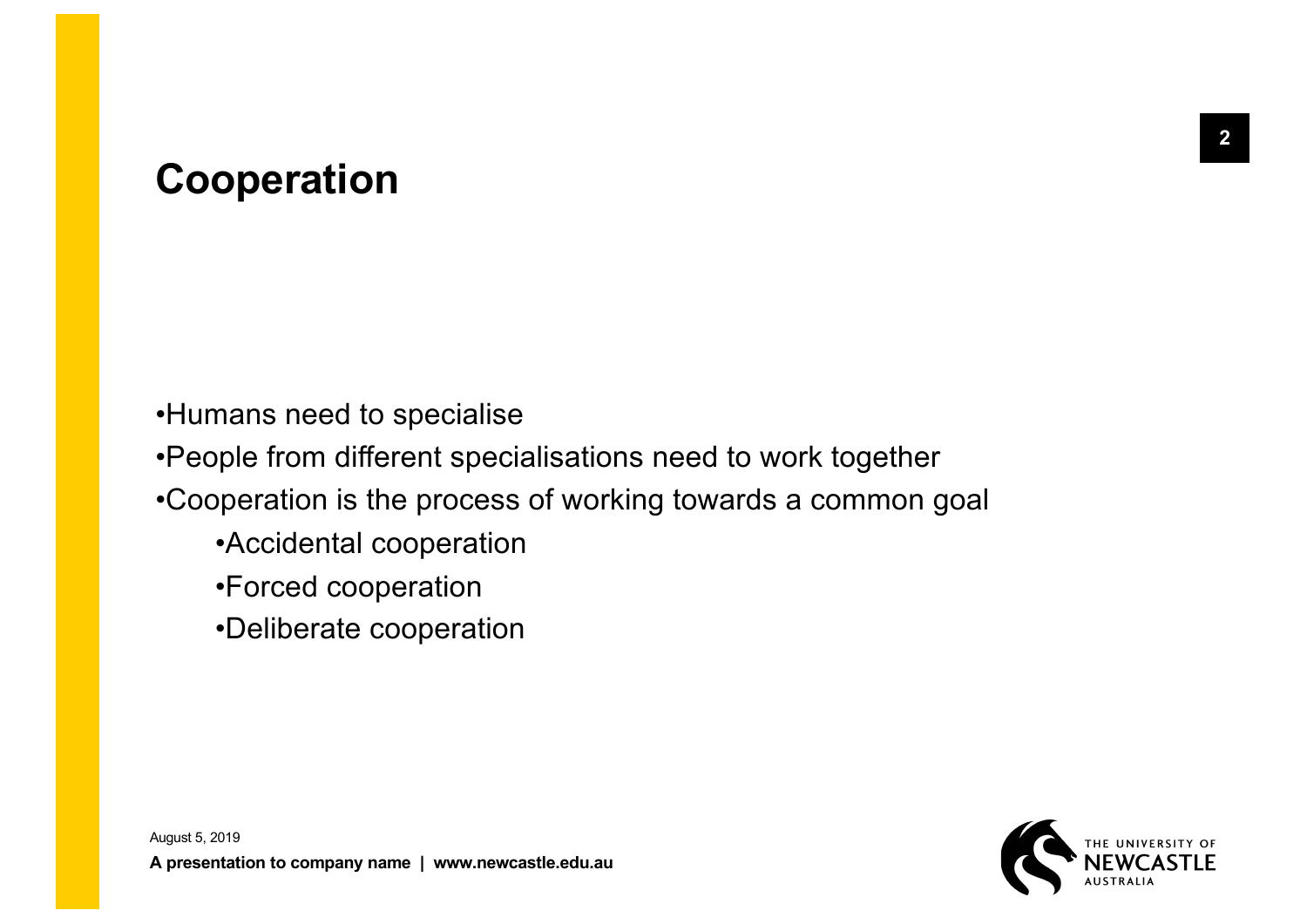## **Service-Oriented Systems**

•A provider offers a set of services

•The provider's specialisation

•A consumer requests services

•Consumers often require services from multiple providers

•Requiring providers to work together

•Typically using accidental cooperation

•Using deliberate cooperation offers benefits for both consumers *and* providers

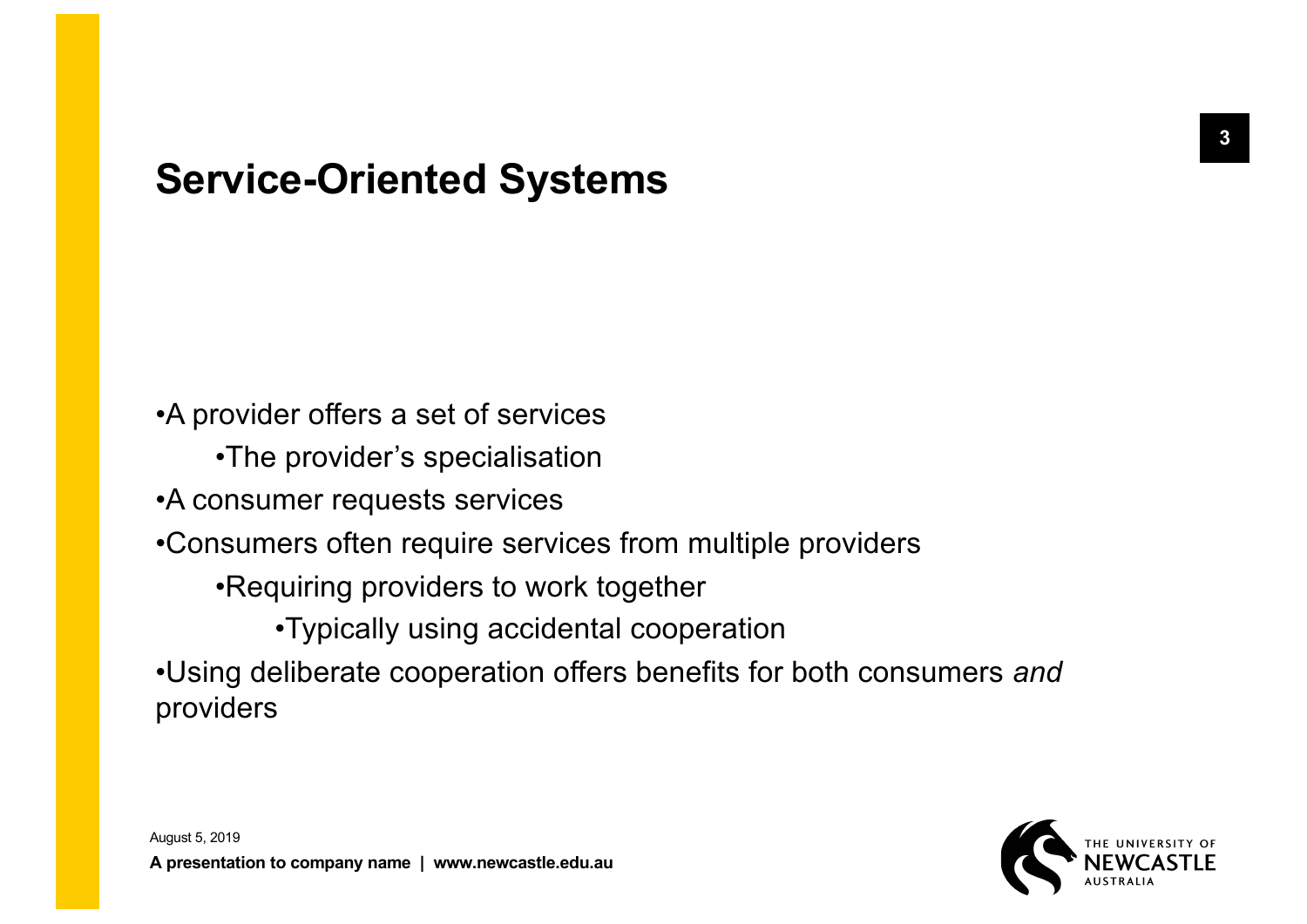# **Motivating Example**

### **Going to the theatre**

•Ticket provider offers tickets to see the show

•Taxi provider offers transport to get to the show

•Consumer requires both a ticket and transport

•If either is impossible, consumer wants neither

•With accidental cooperation, consumer is worse off if a provider fails

•Could force ticket provider to allow cancelling a booked ticket

•May be unfair to provider

- •Allow provider to choose whether to offer a cancelling ability
	- •Leading to deliberate cooperation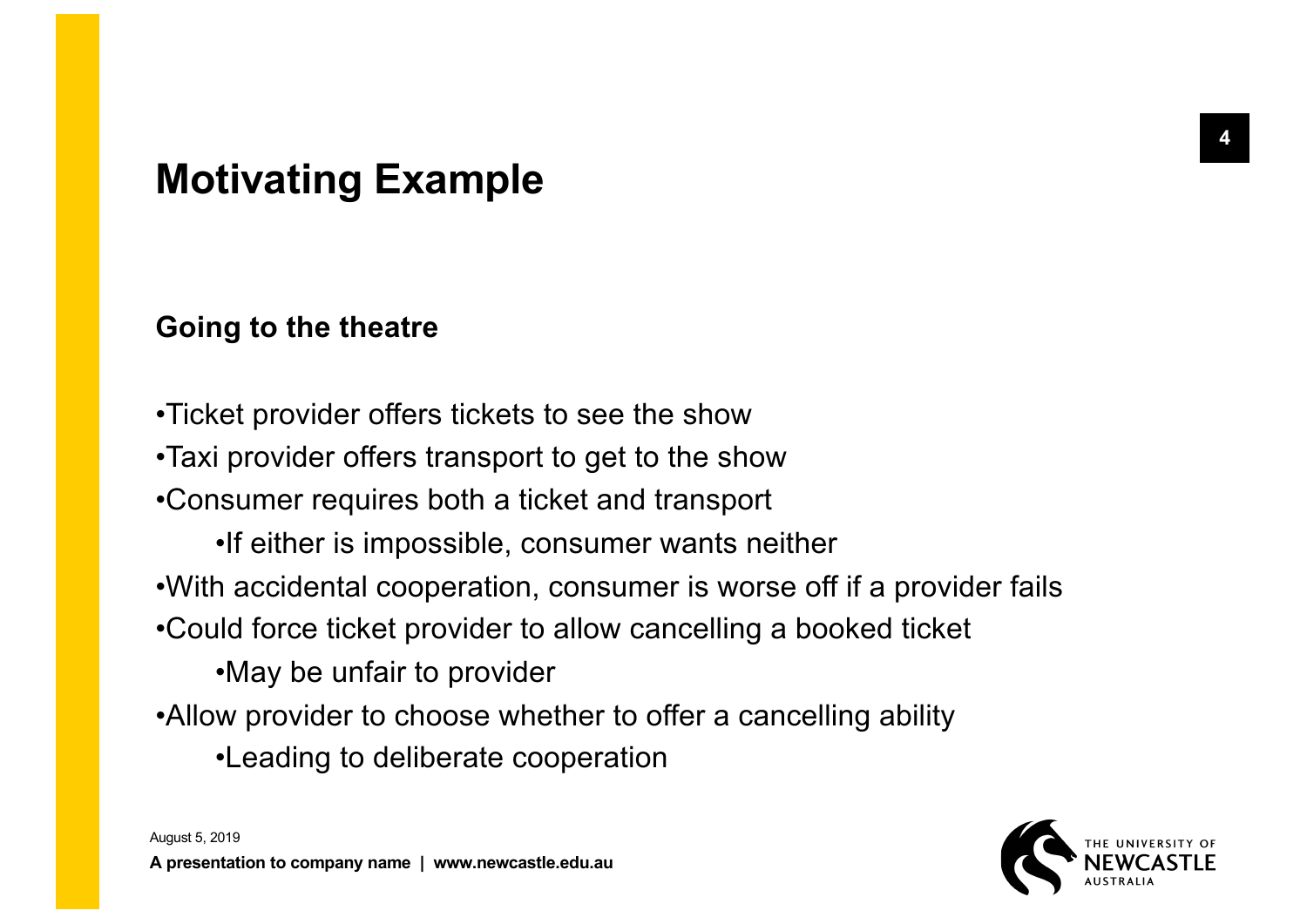# **Standard Levels of Cooperation**

### **Example cooperation levels offered by current systems**

•Full ACID support

•Poorly suited to Web environment

•Semantic atomicity

•Relaxes atomicity and isolation by allowing completed actions to be logically undone

•Tentative holds

•Multiple consumers can have tentative holds on resources

•When a consumer actually uses a resource, all other consumers with holds on that resource are informed their hold is no longer valid

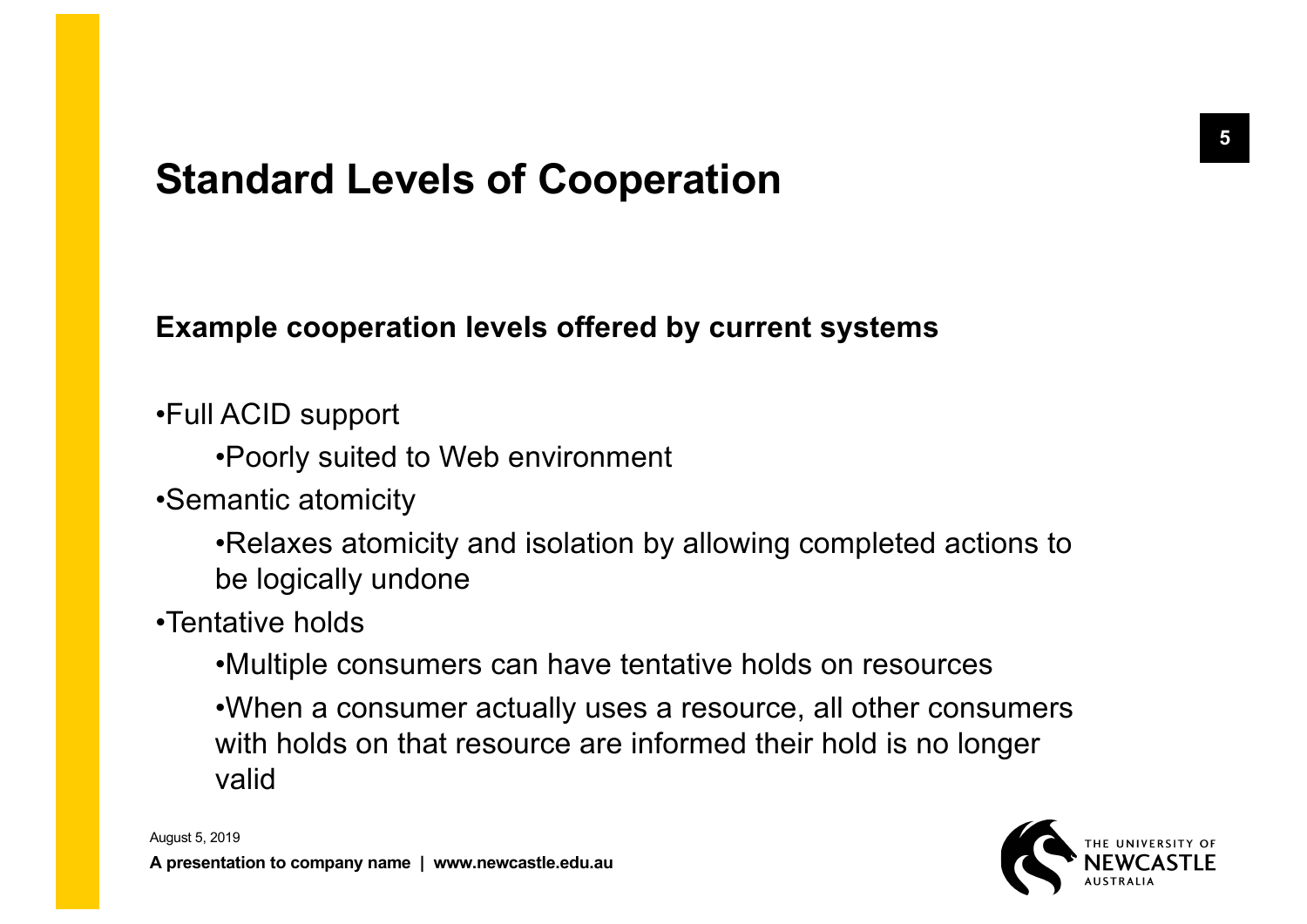# **Describing Different Levels of Cooperation**

•Five basic operations:

•Enquire (tentative holds)

•Prepare (ACID)

•Commit

•Compensate (semantic atomicity)

•Callback

•Resilience

•Retry or try alternatives

•Supported through abstract services

August 5, 2019

**A presentation to company name | www.newcastle.edu.au**

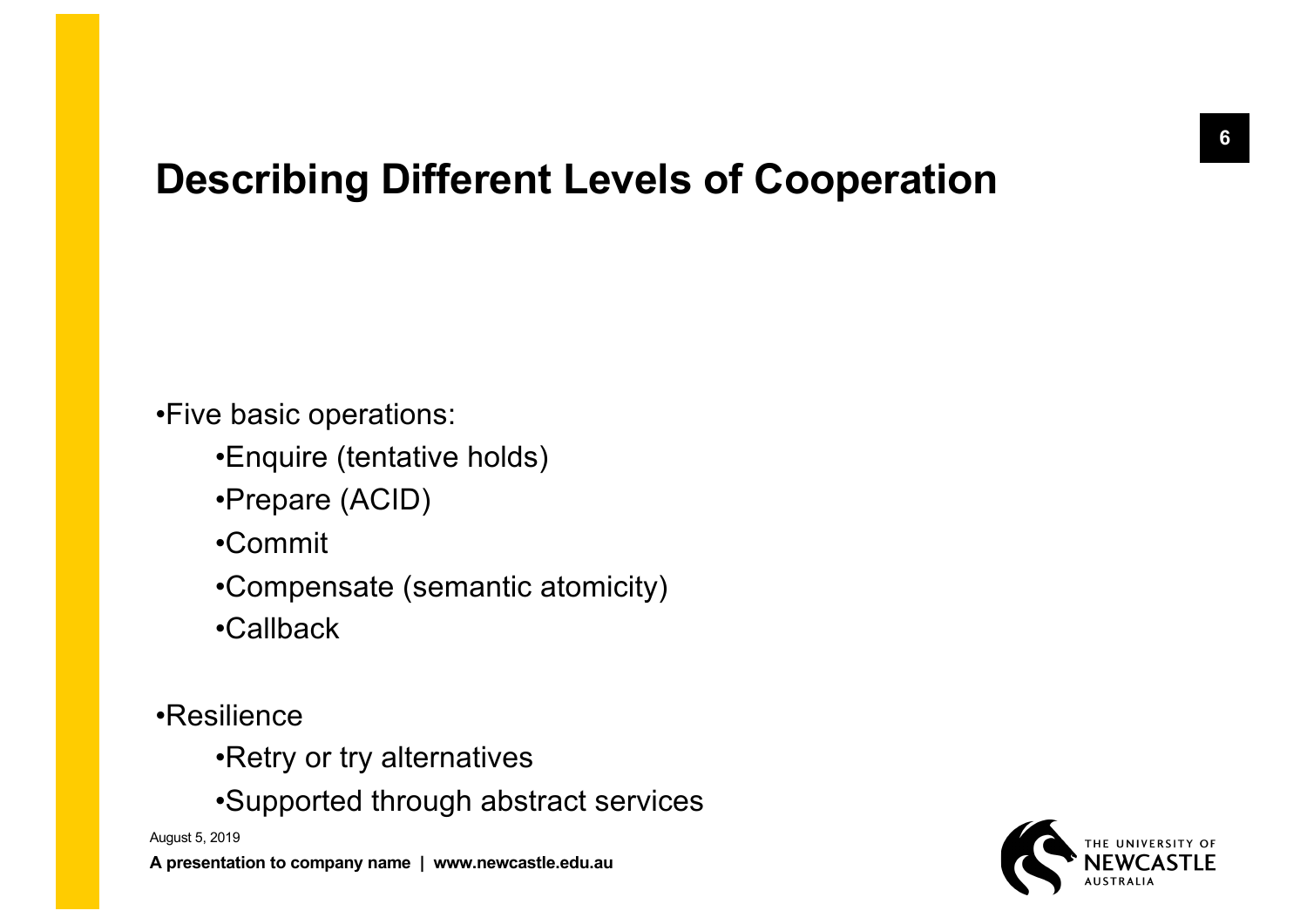# **Supporting Dynamic Transactions**

•Each provider indicates the level of cooperation it will support for each service call

•May offer a different level for two subsequent requests •Consumer reasons about cooperation offered by each provider in its workflow to ensure overall outcome is acceptable

•Will only continue with workflow if willing to accept all possible outcomes

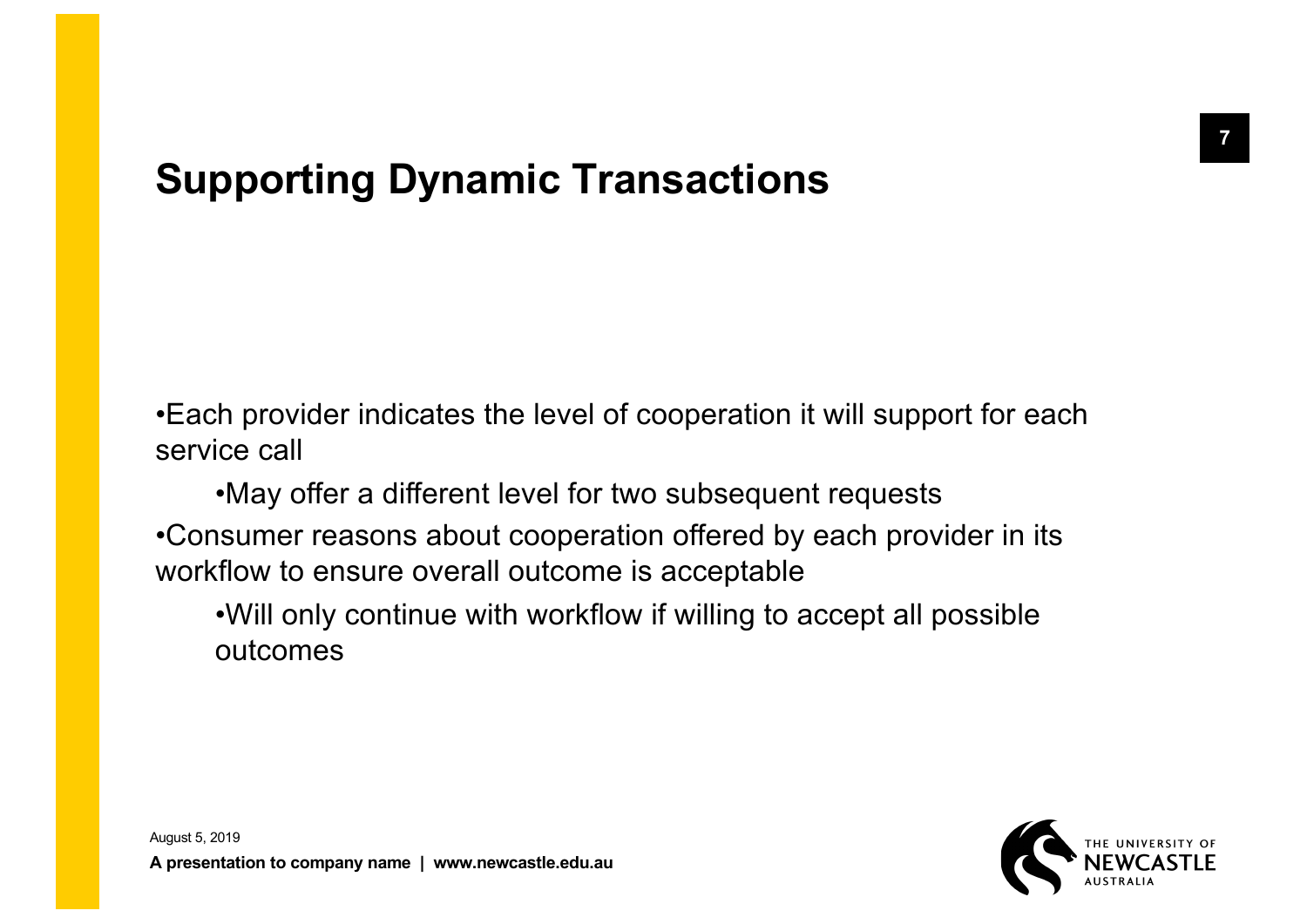# **Choosing a level to support**

### **Providers only offer levels of cooperation they are willing to support**

•Each provider has a default cooperation level for a service

•Actual level changes based on provider considerations e.g.:

- •Currently available resources
- •Historical usage of the service
- •Historical usage by requesting client
- •Knowledge of competing services

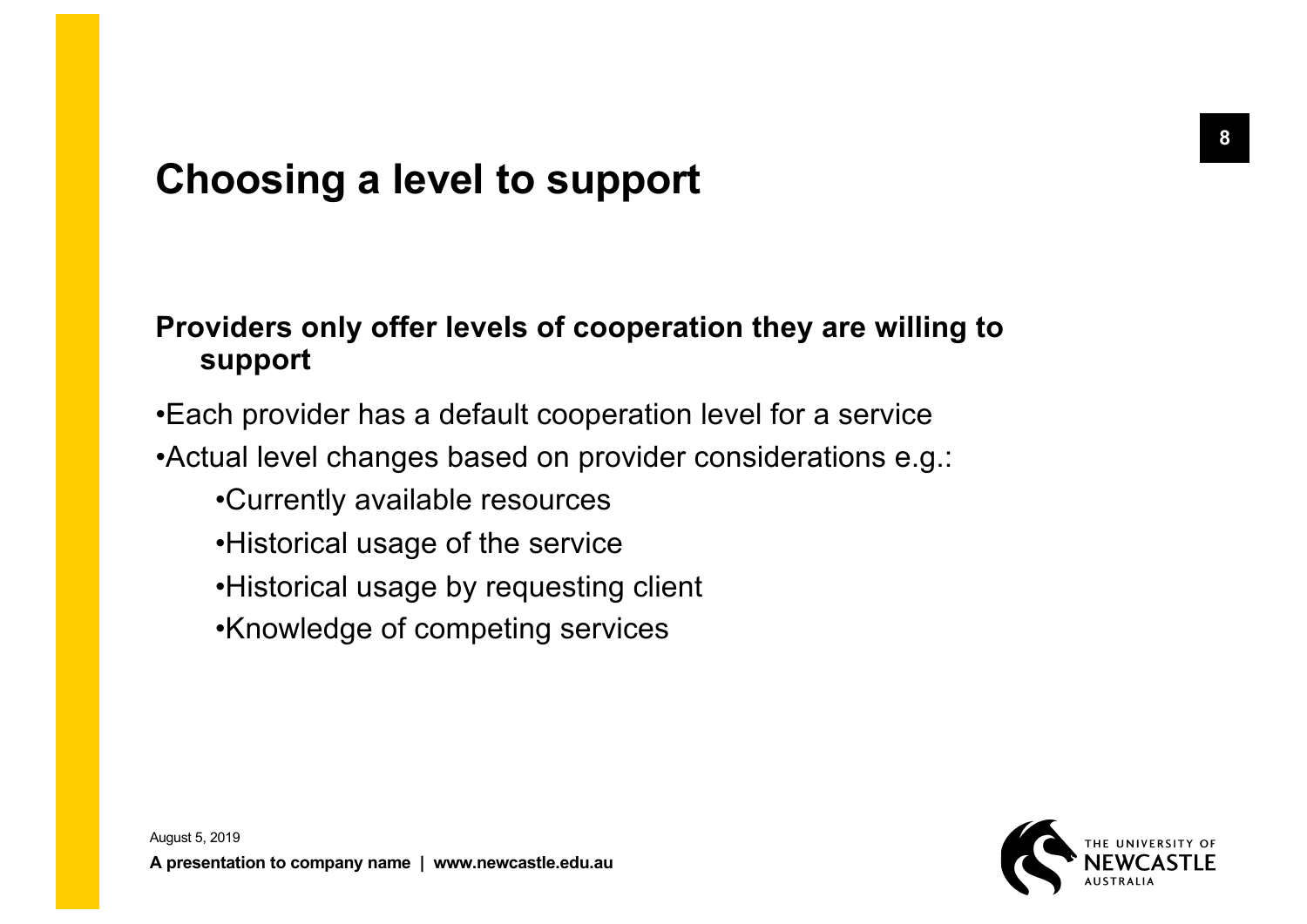# **Combining levels of cooperation**

### **Consumers use the following algorithm:**

- •Prioritise activities based on need and risk
- •If risk of performing next step of first activity is acceptable, perform next step
- •Otherwise:
	- •If risk is likely to be acceptable after waiting, continue
	- •Else if alternative available, replace activity with alternative
	- •Else if activity is optional, cancel the activity
	- •Else cancel the workflow
- •Repeat until workflow complete

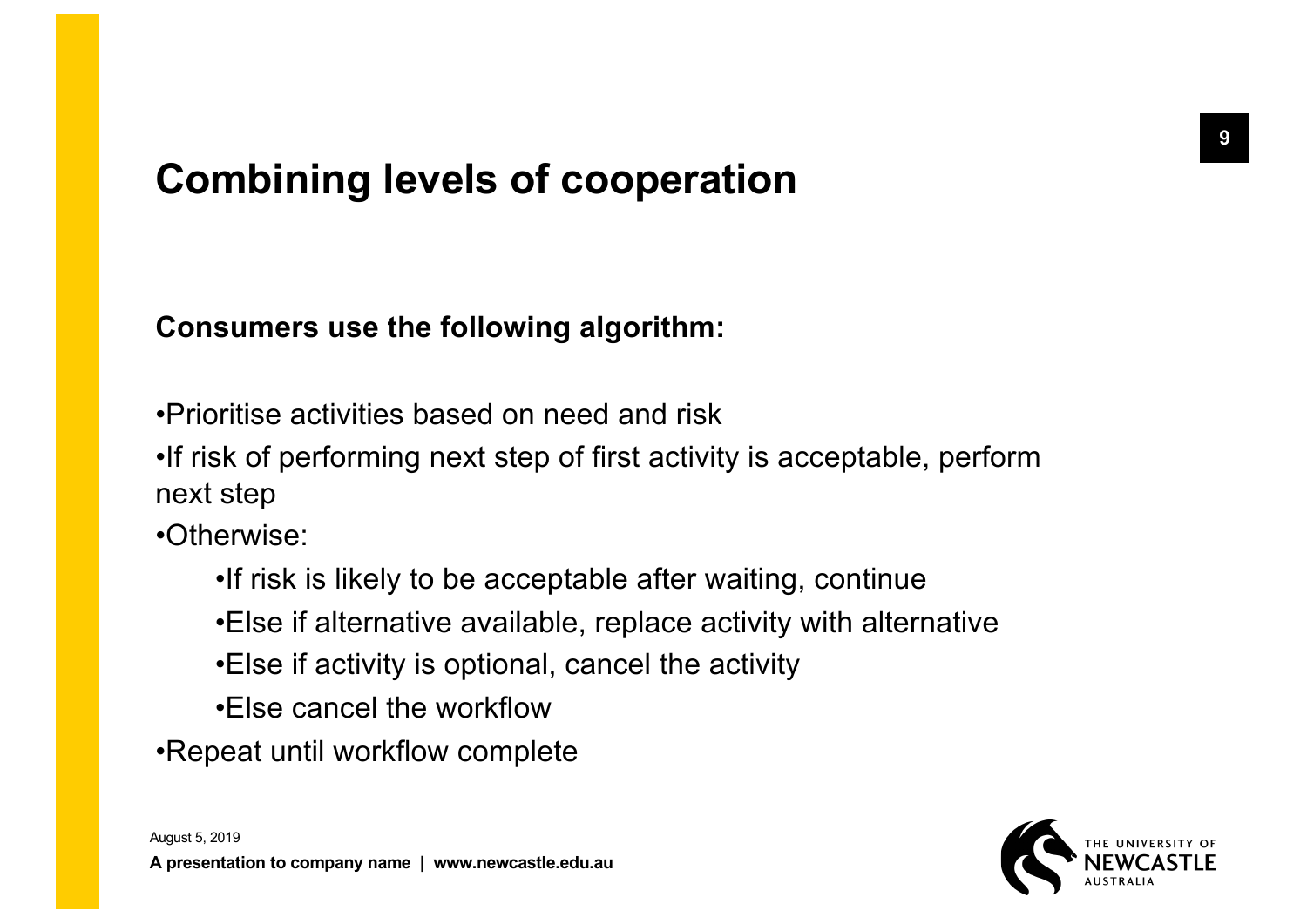# **Simulating Web Services Transactions**

### **A simulator that models transaction flow rather than service flow**

•Analytical results important to show correctness of possible solutions •Difficult to compare different possibilities •Building actual systems expensive •Results only match the actual setup •Simulation abstracts over unimportant details •Giving a low-cost addition to analysis that allows comparison of different solutions

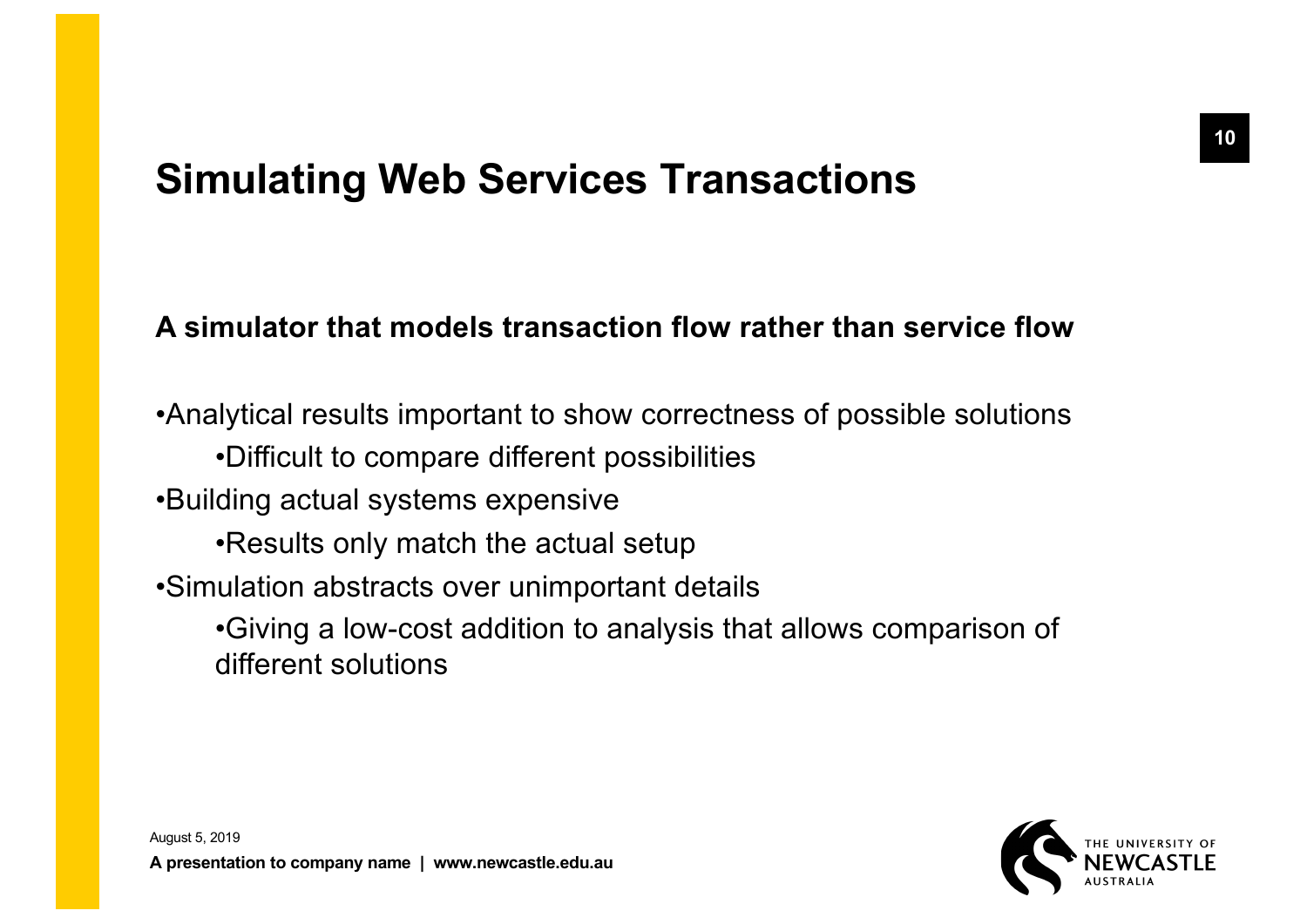### **Describing Scenarios**

#### **A scenario description contains details of:**

#### •Concrete providers

•Number of resources offered

•Price

•Likelihood of success

•Abstract providers

•List of providers to use

•Client workflows

•Activities to be performed

•Whether activities are required or optional

August 5, 2019 **A presentation to company name | www.newcastle.edu.au** •Timing information

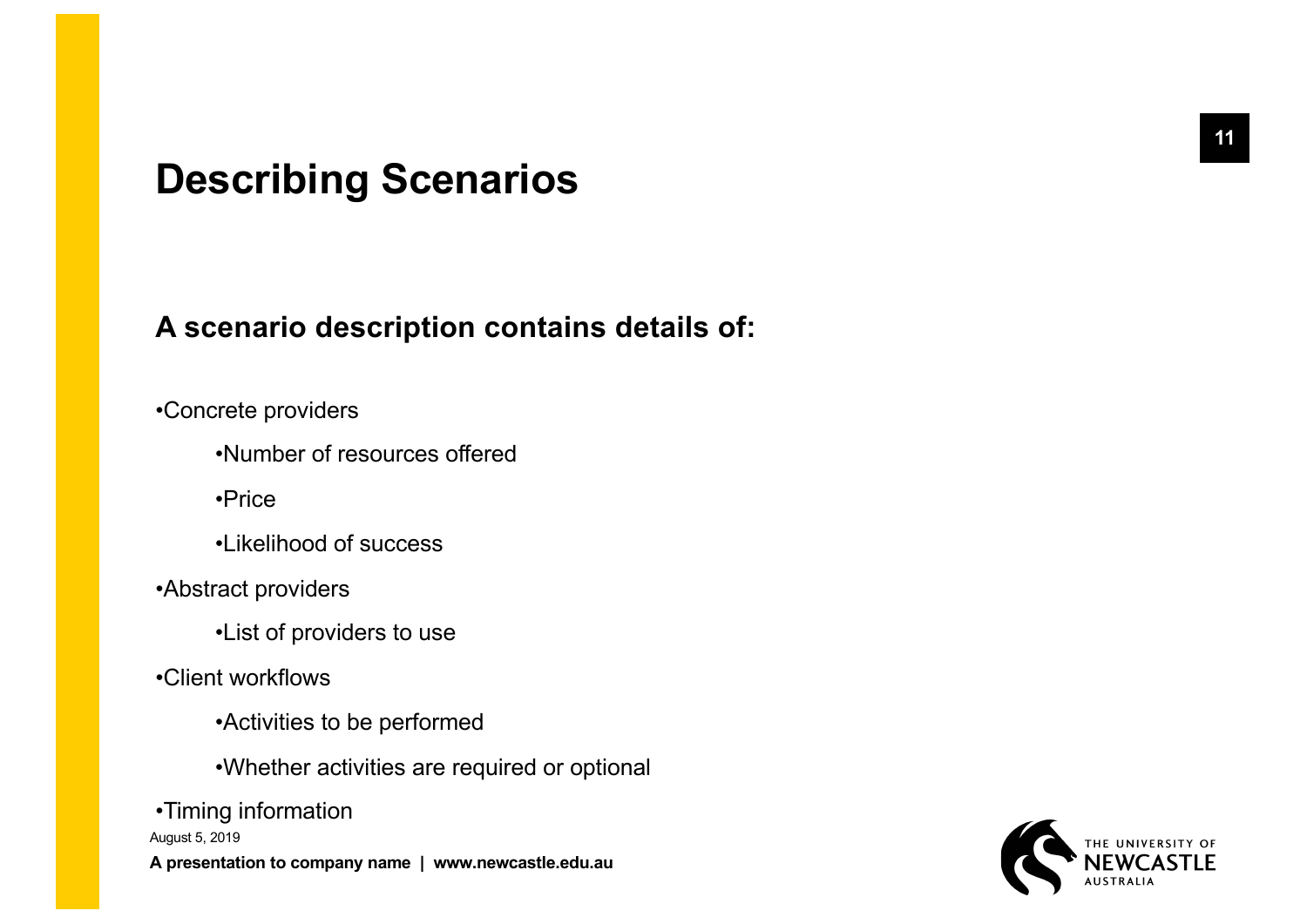### **Simulator Parameters**

•Specified separately to scenario so differences can be directly compared •Provider transaction support specified based on the five basic operations •Allows all reductions to be described when combined with abstract services •Client's risk-taking behaviour specified based on budgets

•High risk

•Request all parallel actions immediately

•Low risk

•Request only undoable actions first

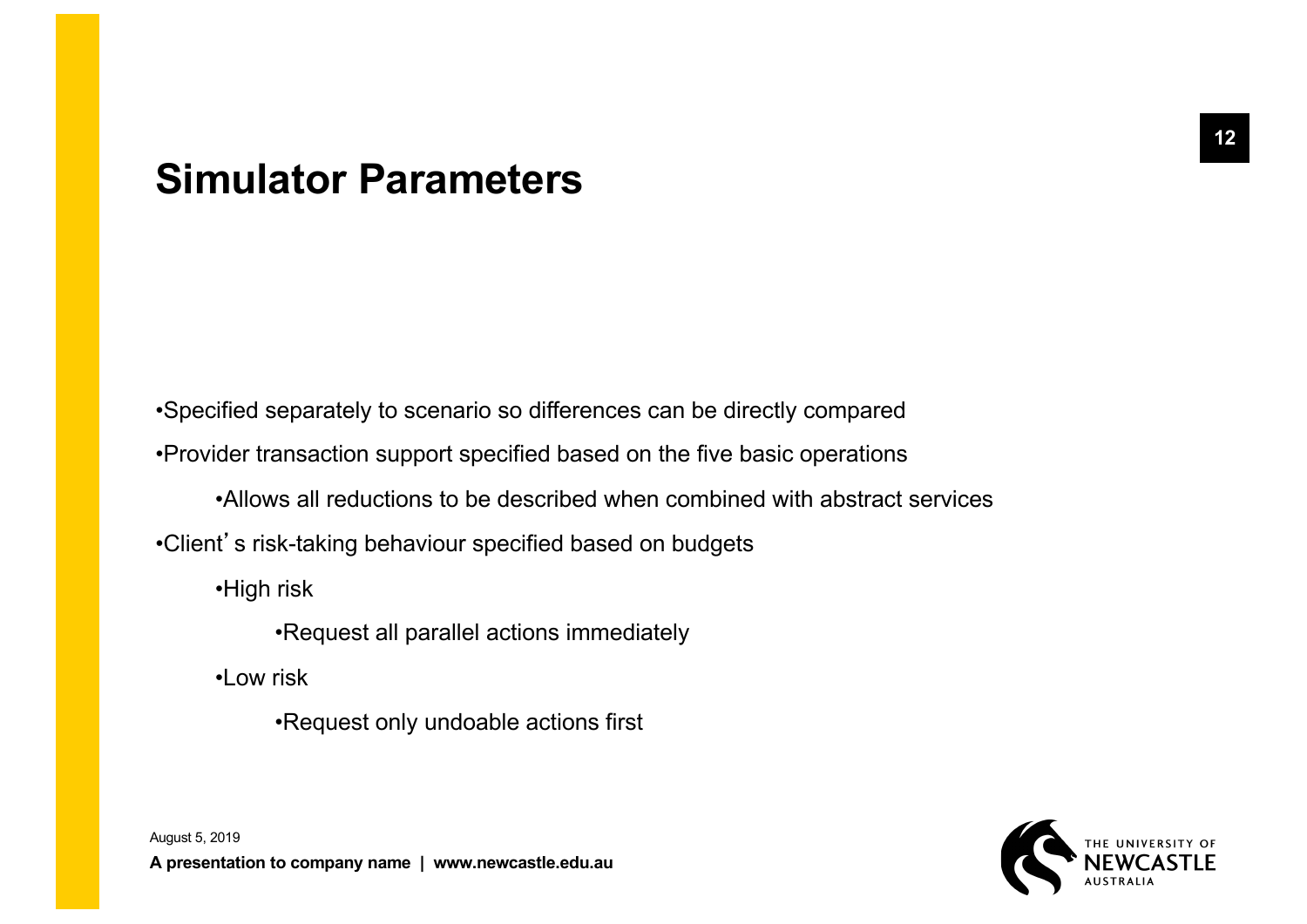### **Simulator Operation**

•Simulator is based on messaging model

•Time modeller used to determine when messages are delivered

•Provider's state is tracked by simulator

•Ensures correct transactional behaviour

•For example, locked resources cannot be reused

•Client's interactions also monitored (on a per next action basis)

•Depending on risk-taking behaviour, client will either:

•Send message to begin next action

•Cancel as much of the processed workflow as possible

•Wait until the situation changes

August 5, 2019

**A presentation to company name | www.newcastle.edu.au**

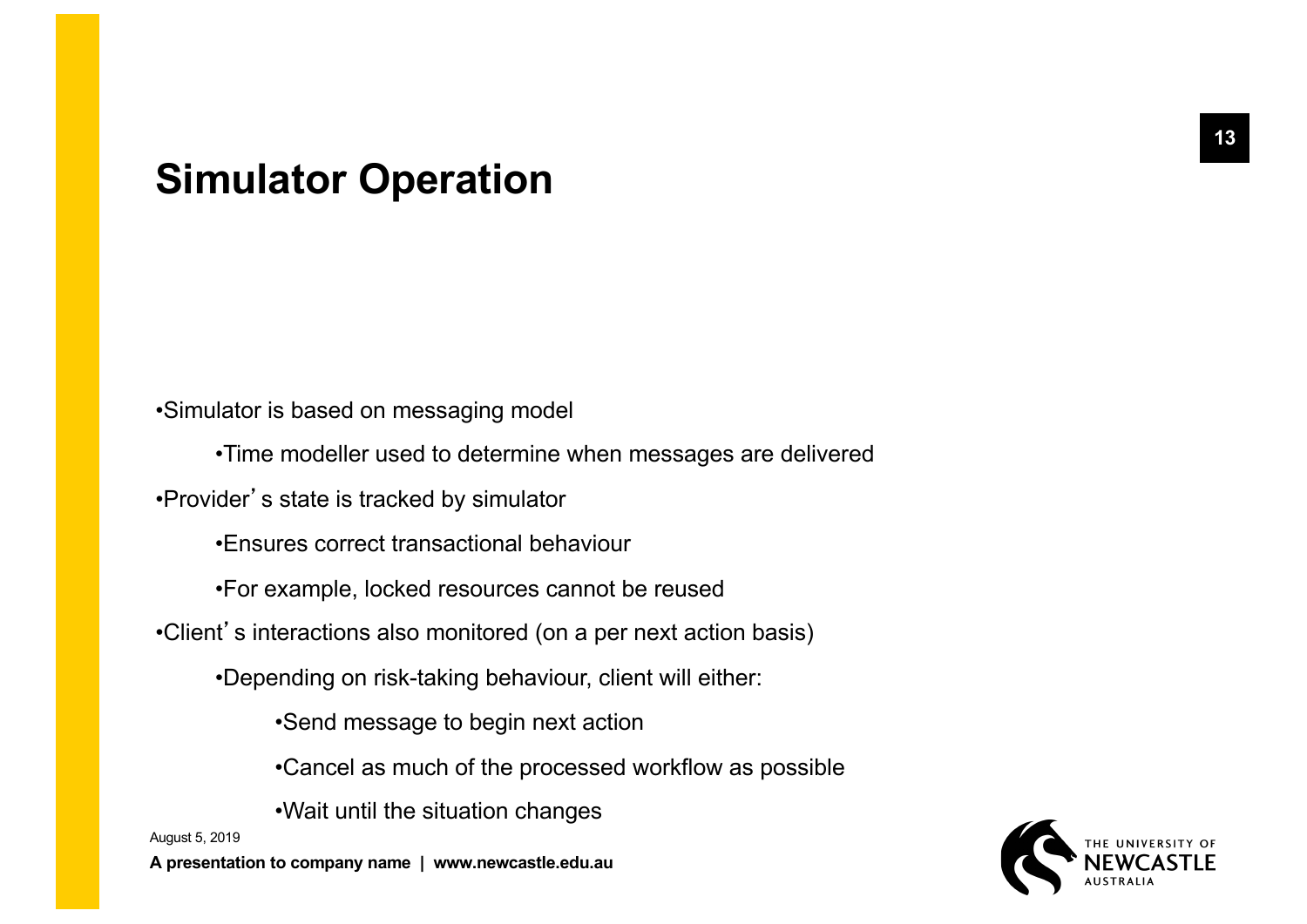### **Simulator Output**

•As simulator is running, all messages are logged

- •Name of sender and receiver
- •Time message was sent and received
- •Content of message
- •Allows extraction of information such as:
	- •Length of a client's workflow
	- •Whether a workflow completed successfully
	- •Cost to the client
	- •Number of a provider's resources that were utilised

August 5, 2019 **A presentation to company name | www.newcastle.edu.au** •Amount clients paid to a provider

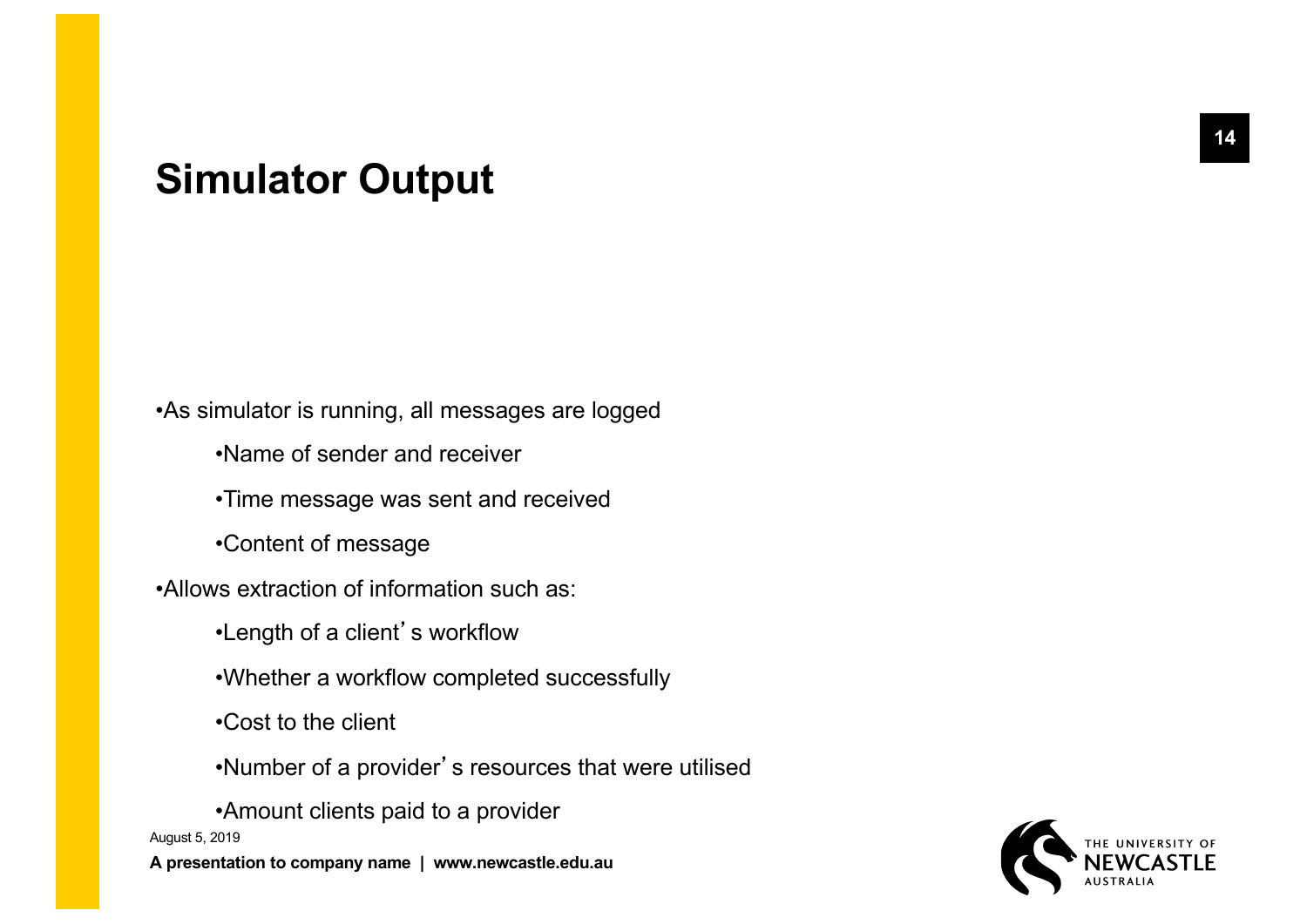### **Validation Experiment**

#### **Parameters**

- •Single provider offering 1000 resources
- •Different levels of transaction support:
	- •ACID prepare/commit scheme
	- •ACID prepare/commit scheme with timeout of 500
	- •Tentative hold Enquire/Callback/Commit scheme
	- •Semantic atomicity Commit/Compensate scheme
- •1000 clients
	- •Each booking between 1 and 10 resources
	- •Other actions take up to 50 time units and fail 20% of the time

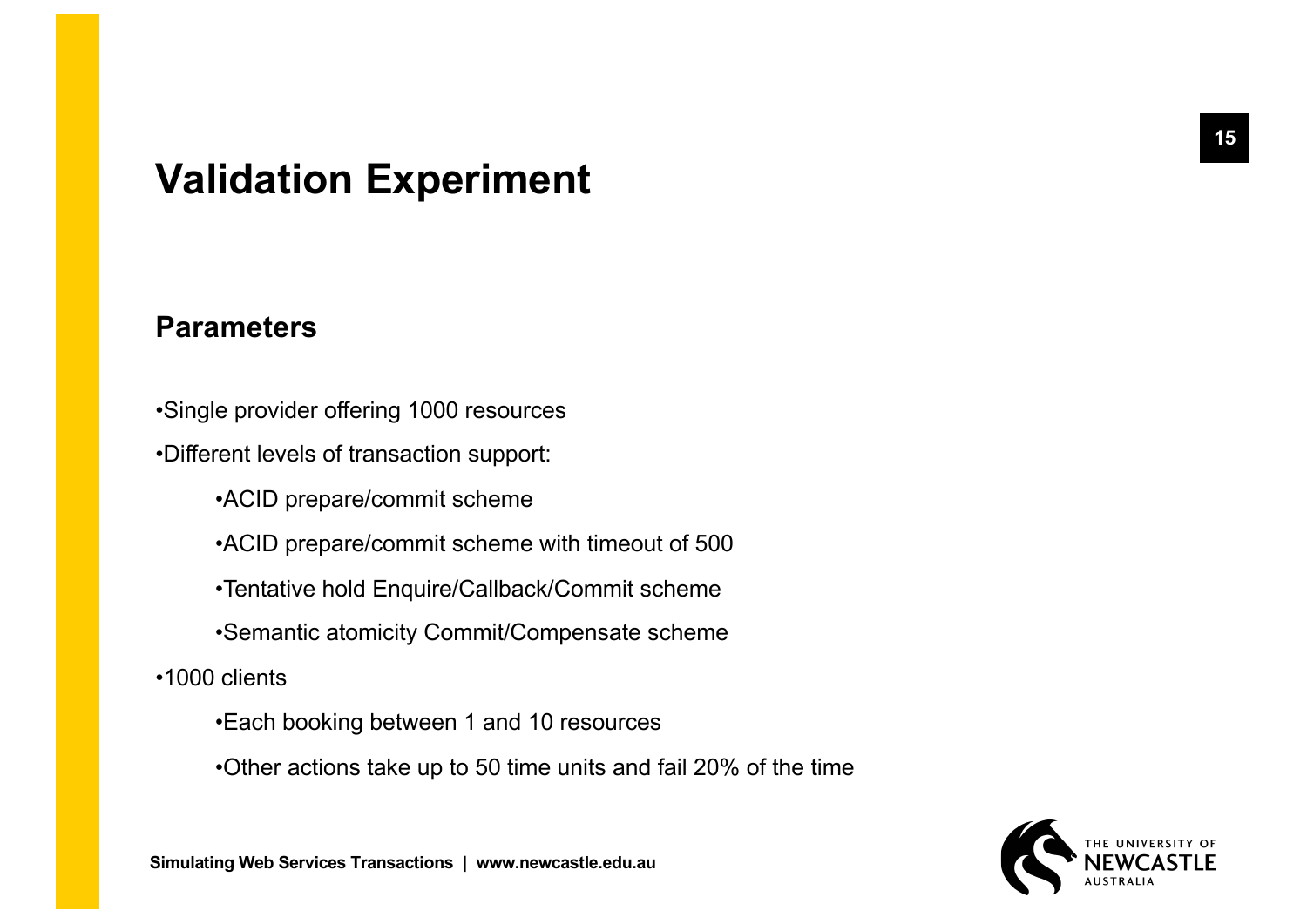# **Validation Experiment**

#### **Assumptions**

•Resource contention ensured

•All transactions start between times 0 and 100

•Messages not received immediately

•1-5 time units required for message to be sent

•Processing is not instantaneous

•Provider takes 1-10 time units to process a request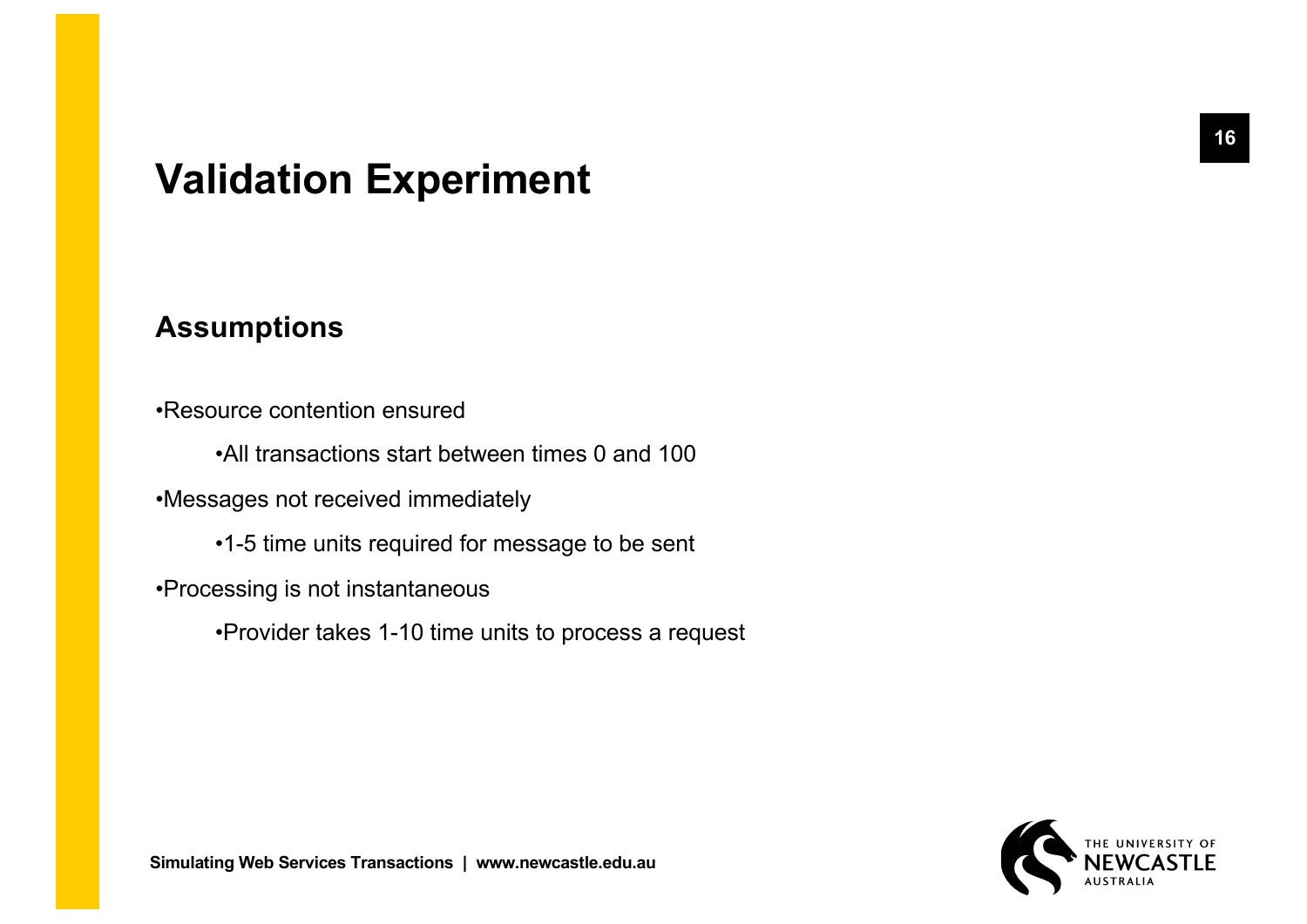# **Validation Experiment**

### **Results**

- All provider's resources utilised except for when semantic atomicity is offered
- More transactions succeed when ACID properties enforced
	- Number of concurrently executing transactions reduced
- Transactions are significantly faster when reduced properties used

| <b>Transaction</b><br>support | <b>Provider utility</b><br>$(\%)$ | <b>Client successful</b><br>$(\% )$ | <b>Client</b><br>unsuccessful<br>without penalty<br>$(\% )$ | <b>Client</b><br>unsuccessful<br>with penalty $(\%)$ | Average<br>duration of a<br>transaction |
|-------------------------------|-----------------------------------|-------------------------------------|-------------------------------------------------------------|------------------------------------------------------|-----------------------------------------|
| <b>ACID</b>                   | 100                               | 23.0                                | 77.0                                                        | 0.0                                                  | 1316                                    |
| ACID with time<br>out         | 100                               | 24.5                                | 72.8                                                        | 2.7                                                  | 1245                                    |
| <b>Tentative hold</b>         | 100                               | 15.6                                | 57.5                                                        | 26.9                                                 | 228                                     |
| Semantic<br>atomicity         | 86.2                              | 16.7                                | 83.3                                                        | 0.0                                                  | 134                                     |

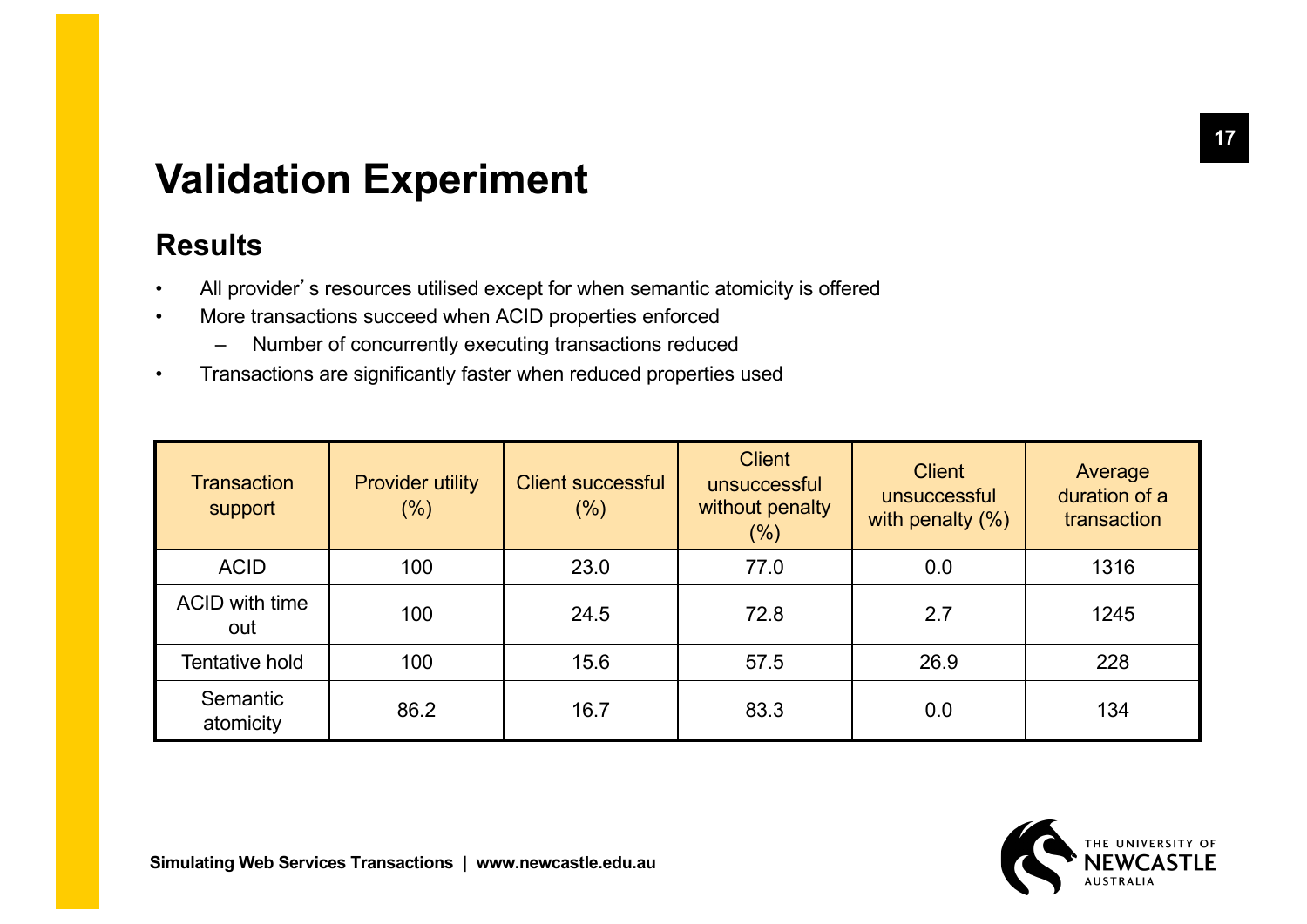# **Verification Experiment**

#### **Description**

- •Three providers offering a competing service
	- •Each consumer only uses one of these providers in their transaction (along with other actions)
- •Service offers consumers a finite number of resources
	- •Only difference between each provider is the cooperation level supported
- •Each provider offers either:
	- •Semantic atomicity consumers can cancel without penalty
	- •Tentative hold consumers given non-exclusive reservation
	- •Variable support behaves as semantic atomicity when provider has plentiful resources, but switches to tentative hold when available resources drop below a threshold

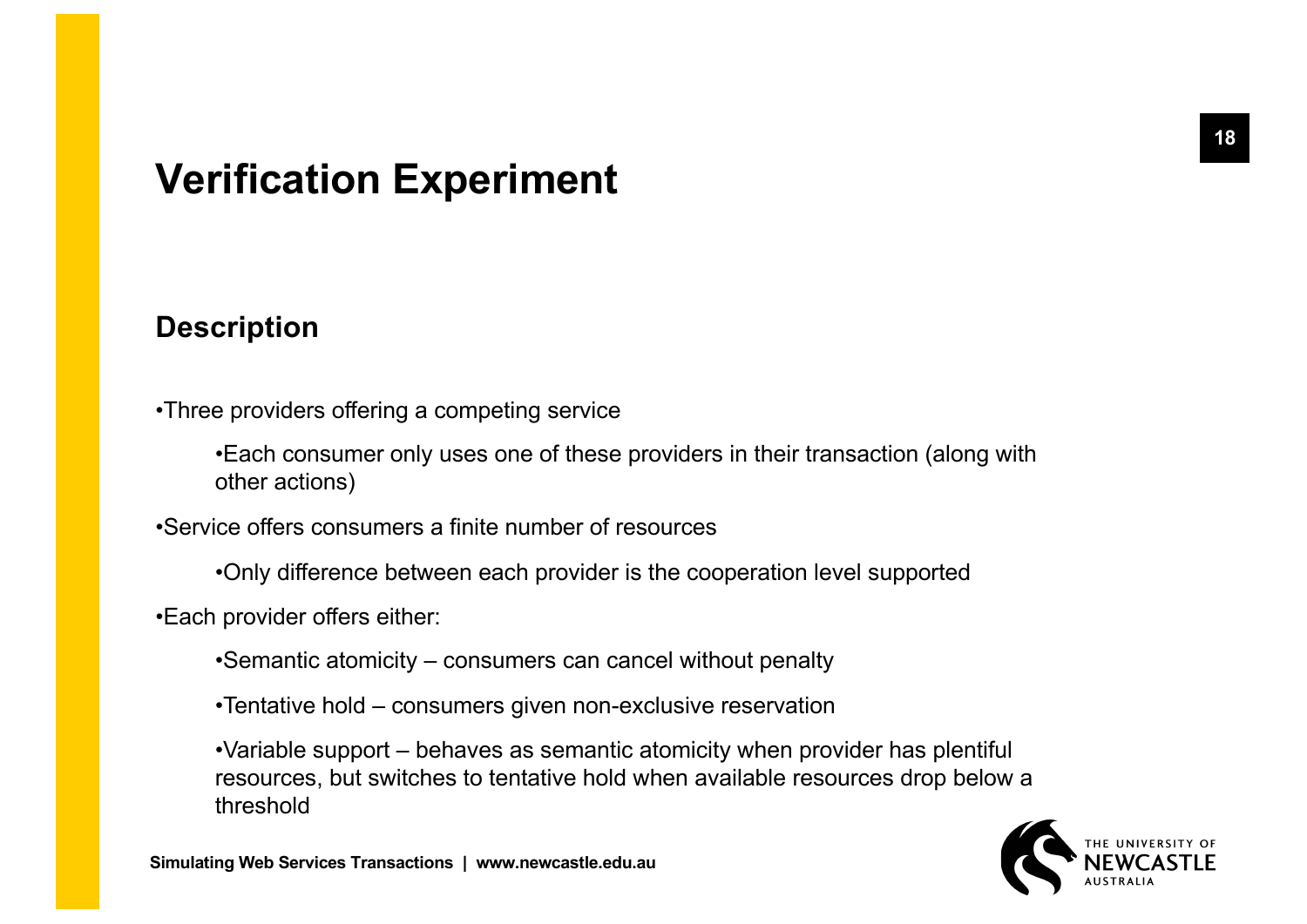# **Verification Experiment**

#### **Parameters**

- •1000 randomly-generated consumer transactions
	- •10% require semantic atomicity, 80% prefer semantic atomicity, 10% have no preference
- •Simulation run with each provider offering each possible cooperation level
- •Three experimental setups:
	- •Each consumer requesting between 1 and 10 resources
		- •Providers with limited resources
		- •Providers with sufficient resources
	- •Half of the consumers requesting 50 resources

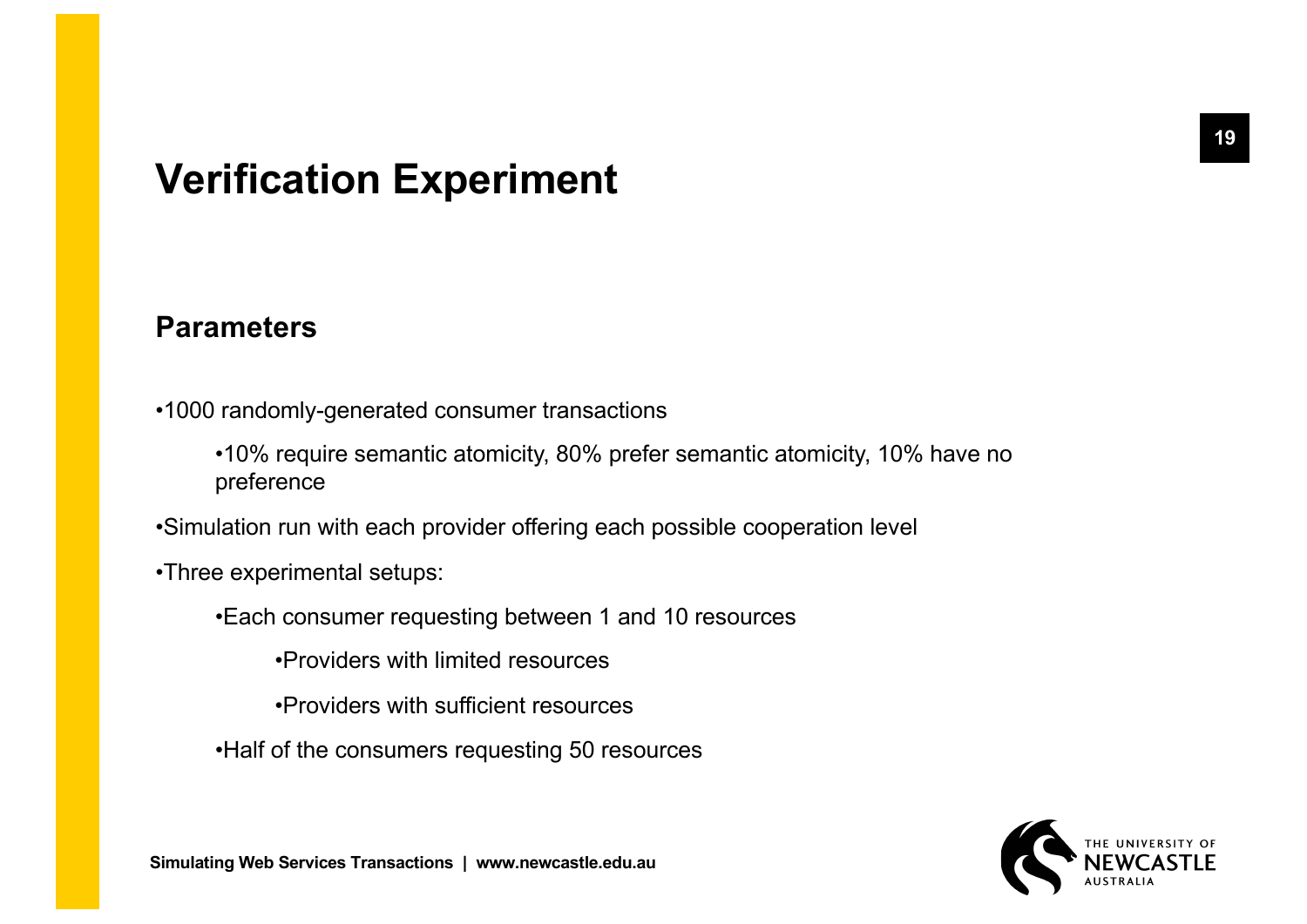### **Verification Experiment Results – Limited resources**



Transaction level offered by providers. T=Tentative scheme, V=Variable scheme, S=Semantic scheme

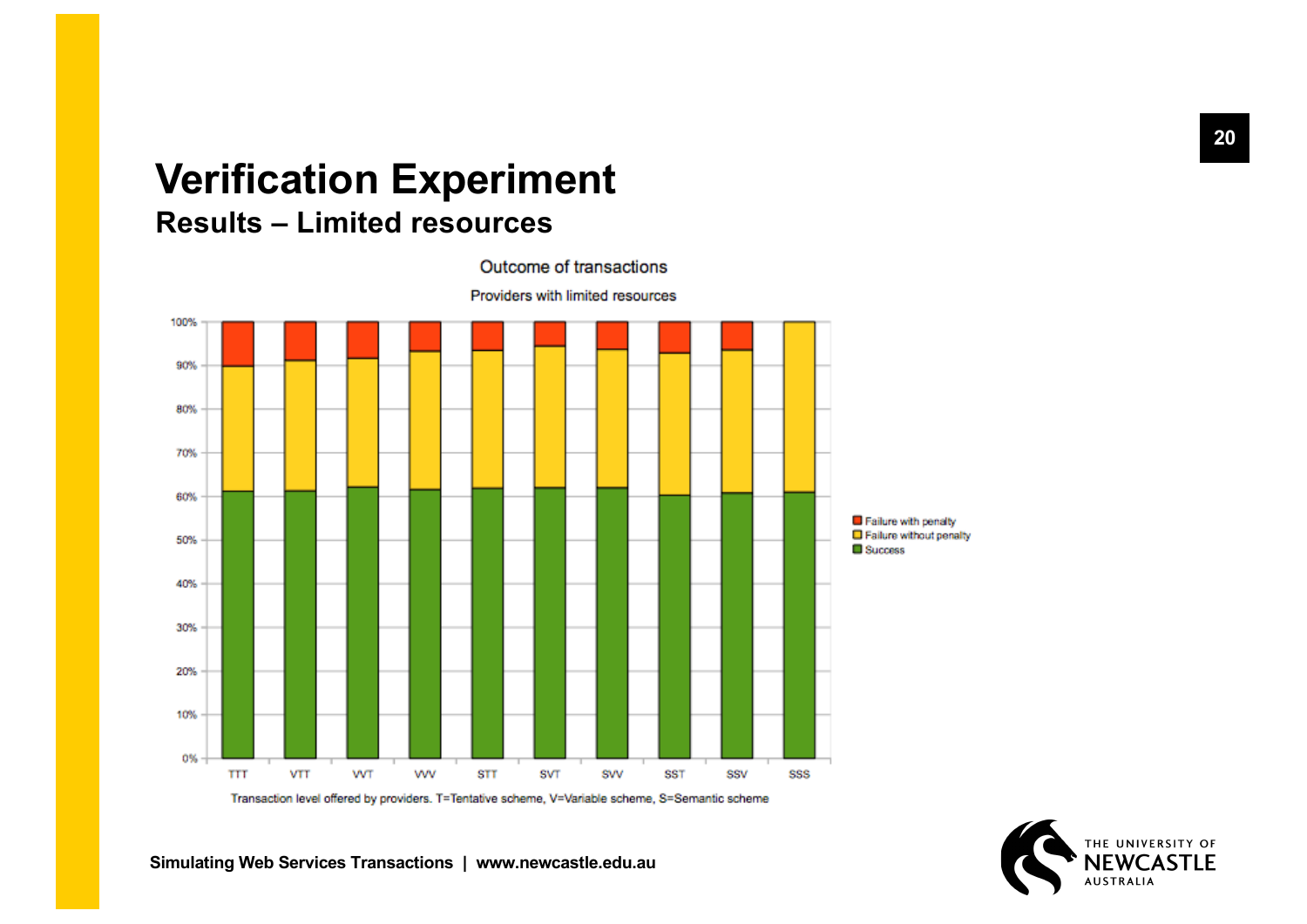# **Verification Experiment**

### **Results – Sufficient resources**

Provider utility



Providers with sufficient resources

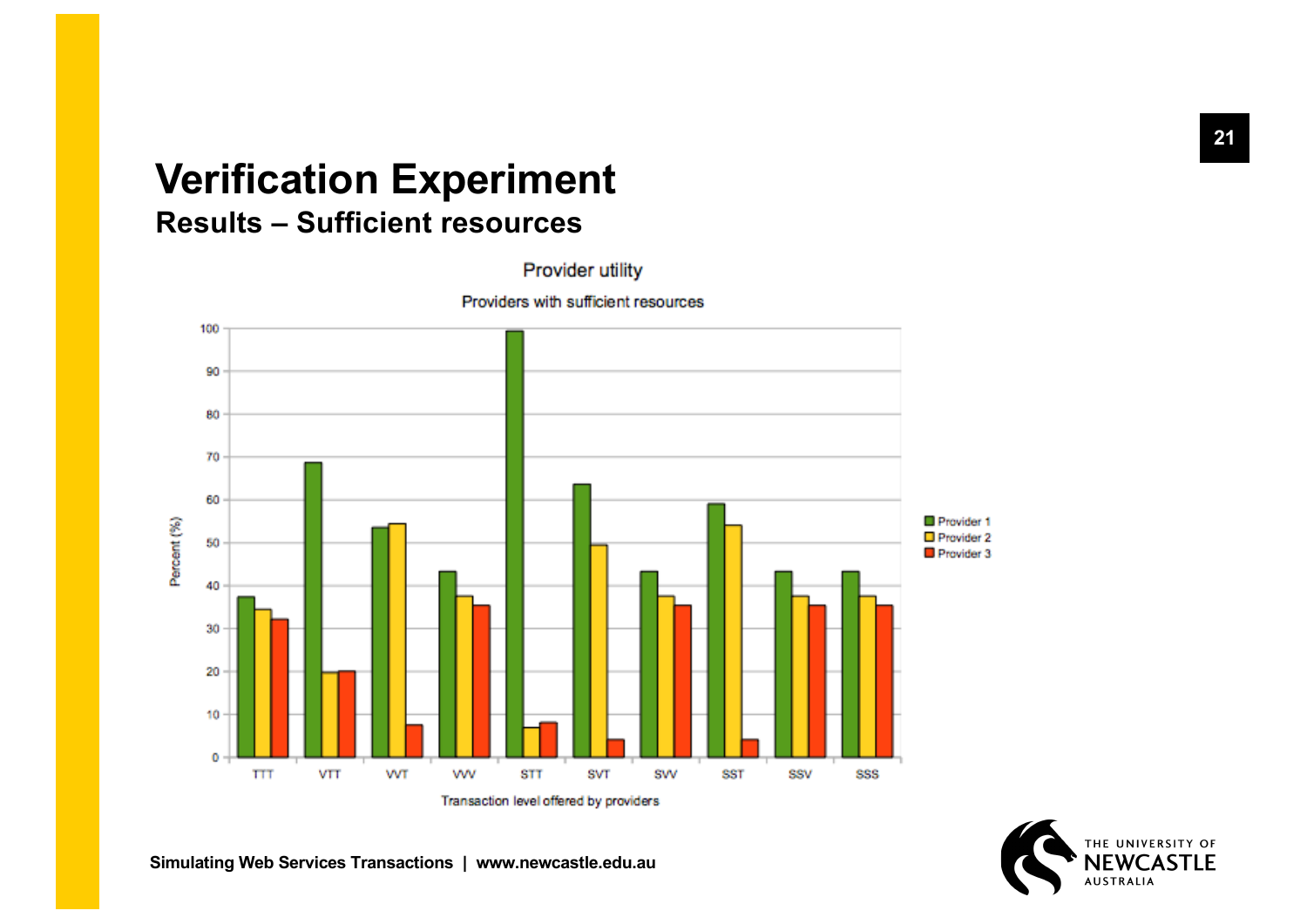# **Verification Experiment**

**Results – Clients requesting large amounts of resources**

Provider utility



Transaction level offered by providers